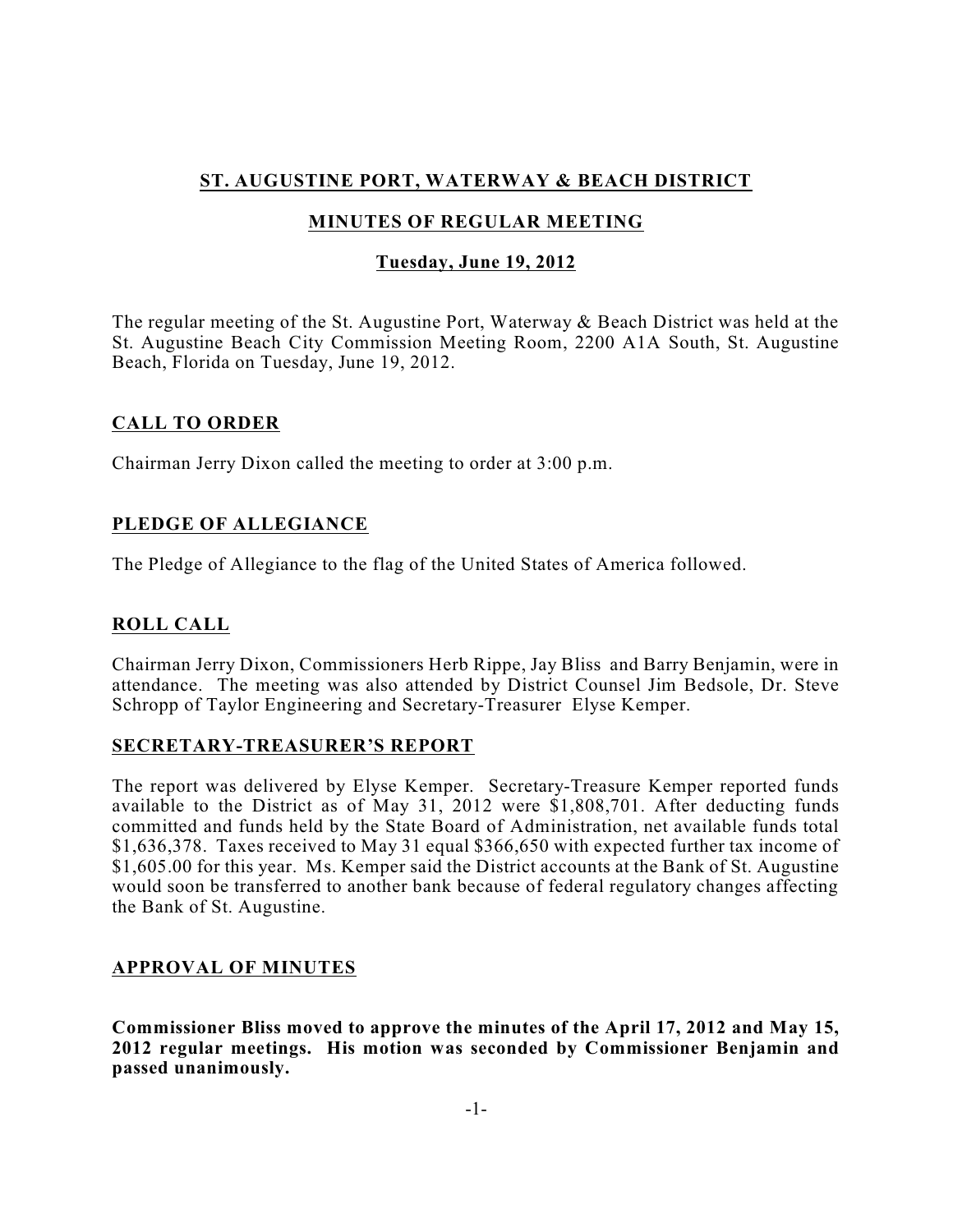## **ENGINEERING REPORT**

Dr. Steve Schropp delivered the report on behalf of Taylor Engineering. He said the Florida Department of Environmental Protection had not completed its new Inlet Management Plan but that he expected it to be released soon. He also reported that the replacement for Salt Run Marker No. 1 had been installed by the contractor and that he was informed by Commissioner Bliss that Marker No. 11 may have a problem now. Finally, he said the draft permit application was ready for review by the Friends of Summer Haven River and that the application would next be forwarded to FDEP for their consideration.

## **OLD BUSINESS**

Chairman Dixon reported St. Johns County Fire and Rescue had spent less than was projected for the jet skis funded by the District and that a refund will be forthcoming. Commissioner Rippe questioned the amount of the refund and Secretary-Treasurer Kemper said it would be about \$3,000.00

Wil Smith, Director of Recreation for St. Johns County, said the Vilano Boat Dock is nearly complete except for signage prohibiting swimming and fishing. When opened, the funding grant for the dock will be closed and the excess funds returned to the District. Mr. Smith said recent presentations to the Florida Inland Navigation District (FIND) went well and he expects FIND to approve funds for the dredging of the Vilano Boat Ramp which now is an annual requirement. In response to questions by Commissioner Rippe, Mr. Smith said the County allows commercial barges to use the Vilano Boat Ramp free of charge because there is no commercial port facility in St. Augustine. He added that the various commercial users are not able to dredge the basin in exchange for their use because of permit restrictions. Dr. Schropp added that permit conditions always require surveys and supervision which would not be possible if dredging services were volunteered or donated.

#### **NEW BUSINESS**

St. Johns County Beach Services Manager Bill Zeitf presented a report on the county's beaches. He said the two biggest issues for his office are safety and beach access. He said there are nine vehicle ramps and in excess of ninety pedestrian accesses to beaches. There were more than one million visitors to the beaches in 2011. He said keeping cars and people separated is a paramount concern and that, in 2011, there were no car accidents or deaths on the beach or in the water. Five full-time deputies patrol the beaches on ATVs from 7:30 a.m. to 9:00 p.m. daily, seven days a week. Last year, the beach was closed four times to cars because of flooded ramps, which affected beach revenue.

Commissioner Rippe asked why vehicular access to the beach is gradually being curtailed. Mr. Zeitf said access to the beach north of the inlet is limited by the County's conservation management plan but that permits are available on-line for use by four-wheel drive owners. The inlet and Porpoise Point area are limited access because of flooding at high tide and because of federal protection during tern nesting season. The Fort Matanzas property is controlled by the federal government and St. Johns County has no control over its use.